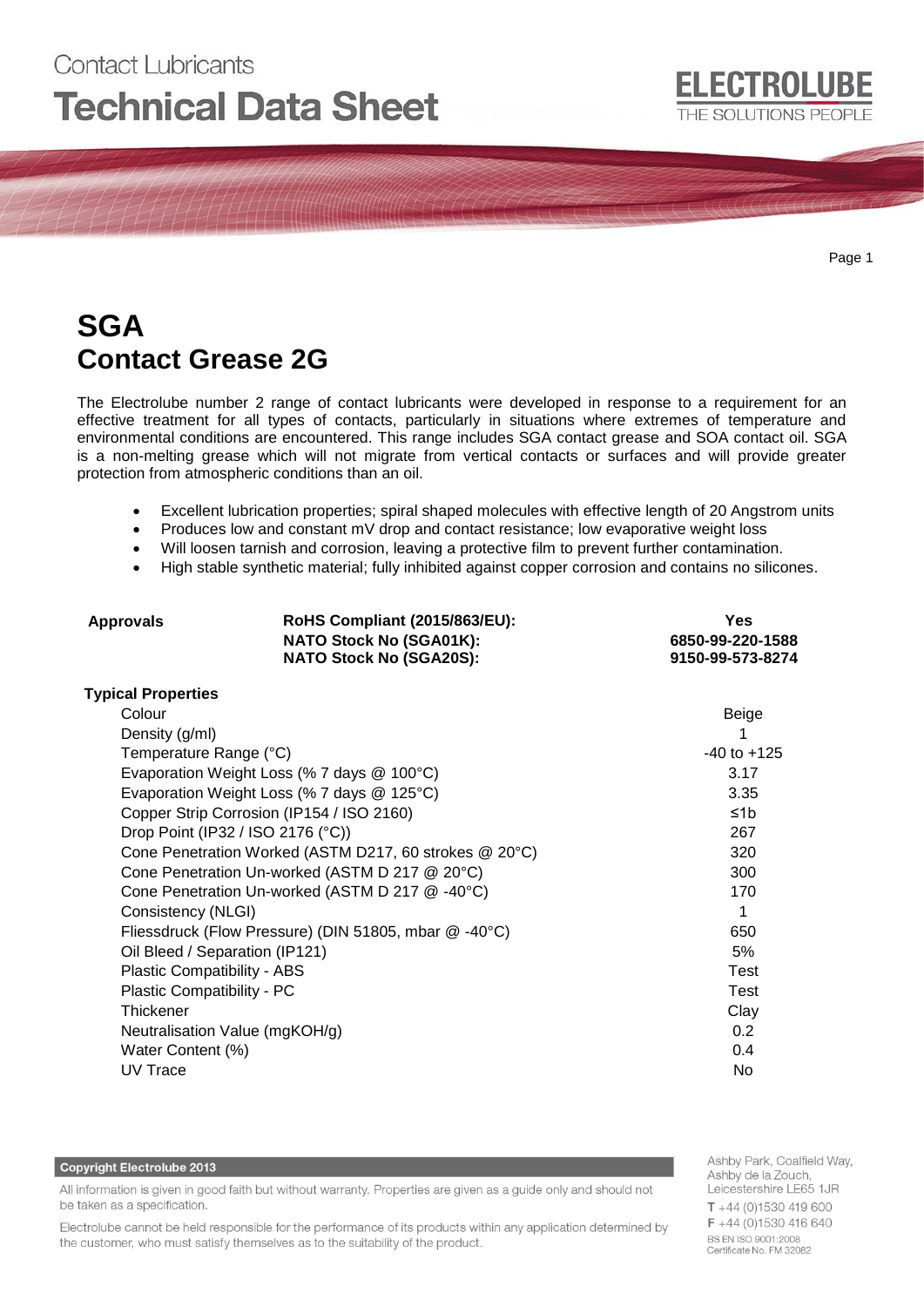| <b>Electrical Properties</b>                            |                                        |                   |                            |      |
|---------------------------------------------------------|----------------------------------------|-------------------|----------------------------|------|
|                                                         | Loss Tangent (Tan delta 1MHz)          |                   | 0.03                       |      |
| <b>Base Oil Properties</b>                              |                                        |                   |                            |      |
| Base Oil Type                                           |                                        |                   | <b>Complex Ester</b>       |      |
| Base Oil Viscosity $@$ 40°C (Kinematic Viscosity (cSt)) |                                        |                   |                            | 49   |
| Base Oil Viscosity @ 100°C (Kinematic Viscosity (cSt))  |                                        |                   |                            | 10   |
|                                                         | Base Oil Viscosity Index (ASTM D 2270) |                   | 197                        |      |
|                                                         | Pour Point (ASTM D 97 (°C))            |                   | -54                        |      |
|                                                         | Flash Point (COC ASTM D 92 (°C))       |                   |                            | >200 |
| Packing                                                 | Order Code                             | <b>Shelf Life</b> | <b>Container Dimension</b> |      |

| 20 ml Syringe | SGA20S          | 36 Months |                                          |
|---------------|-----------------|-----------|------------------------------------------|
| 1 Kg Bulk     | SGA01K          | 36 Months |                                          |
| 5 Kg Bulk     | SGA05K          | 36 Months |                                          |
| 12.5 Kg Bulk  | <b>SGA12.5K</b> | 36 Months | 254mm (inside diameter) x 330mm (height) |
| 25 Kg Bulk    | SGA25K          | 36 Months | 305mm (inside diameter) x 406mm (height) |

## **Directions for Use**

Before final treatment with Electrolube lubricants, contact surfaces should be clean and dry. For general removal of dirt, Electrolube Ultrasolve is recommended. Hardened dirt and tarnish, especially on larger contacts, should be removed by rubbing with an abrasive material, which can be impregnated with the lubricant to be used.

After cleaning non-wiping contacts, loosened tarnish should be removed before a final application of lubricant is made. Electrolube Contact Cleaning Strips (CCS) are recommended for this purpose. With wiping contacts, loosened tarnish will be pushed aside. This can be removed if desired, but is usually not necessary, due to the excellent lubricating and protective properties of the contact lubricant.

SGA can be applied by one of the following methods (although this list is not exhaustive):

**Manually** by way of a syringe **Semi-automated** using syringe dispensing **Fully automated** by way of a follower/pusher plate with dispensing system.

**Copyright Electrolube 2013** 

All information is given in good faith but without warranty. Properties are given as a guide only and should not be taken as a specification.

Electrolube cannot be held responsible for the performance of its products within any application determined by the customer, who must satisfy themselves as to the suitability of the product.

Ashby Park, Coalfield Way, Ashby de la Zouch, Leicestershire LE65 1JR  $T + 44$  (0)1530 419 600 F +44 (0)1530 416 640 BS EN ISO 9001:2008 Certificate No. FM 32082